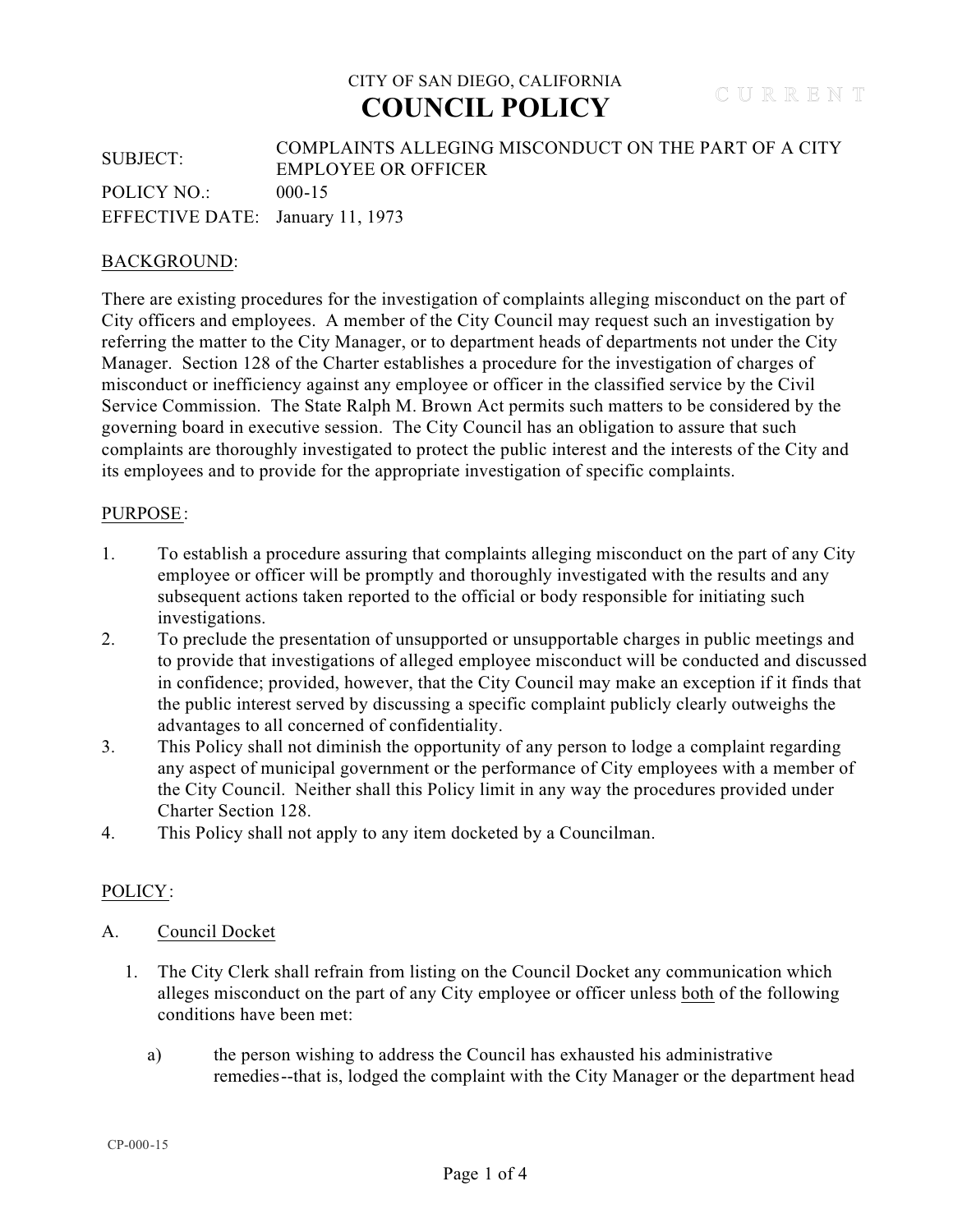# CITY OF SAN DIEGO, CALIFORNIA **COUNCIL POLICY**

of a department independent of the City Manager, and has received a response from the Manager or independent department, and

 b) unless the Clerk is so instructed by a member of the Council in accordance with this Policy under A-5.

 In the event the person making the administrative complaint does not receive a response within 15 days, this shall be considered as a response not satisfactory to the person lodging the complaint.

- 2. In the case where all administrative remedies as outlined above have been exhausted, the person wishing to bring the matter to the attention of the City Council shall be encouraged to submit the complaint in writing to a member or members of the Council for appropriate follow-up action.
- 3. If he still wishes to address the Council, he shall file with the City Clerk a statement which shall be limited to the following: "I wish to address the City Council in regard to a complaint of alleged misconduct on the part of a City employee or officer."
- 4. In addition, he shall file with the office of the City Council, at the same time, a confidential statement consisting of a written summary of his complaint together with an explanation of his reasons for being dissatisfied with the administrative review which was carried out in accordance with this Policy. This statement shall be distributed to members of the City Council.
- 5. If so directed by any member of the Council, the Clerk shall list the communication. Such items shall not be taken up under "unanimous consent."
- 6. The Council may elect at the time set for the communication either to take the matter up in executive session or to refer it to the City Manager, a non-managerial department, the Civil Service Commission, another agency, or an ad hoc committee for further investigation with a report back at a specified time. The Council shall not permit a public presentation or discussion without first adjourning to executive session to consider whether public discussion is appropriate.

### B. Investigations

- 1. Complaints lodged with the City Council alleging misconduct on the part of any City employee or officer shall be referred to the City Manager or, in the case of departments independent of the City Manager, to the appropriate department head.
- 2. If the complaint appears to involve litigation or potential litigation, or current or potential criminal proceedings, the City Manager or independent department head shall be responsible for notifying the City Attorney and/or the City Claims Office. Claims are to be handled in accordance with Council Policy 000-09.